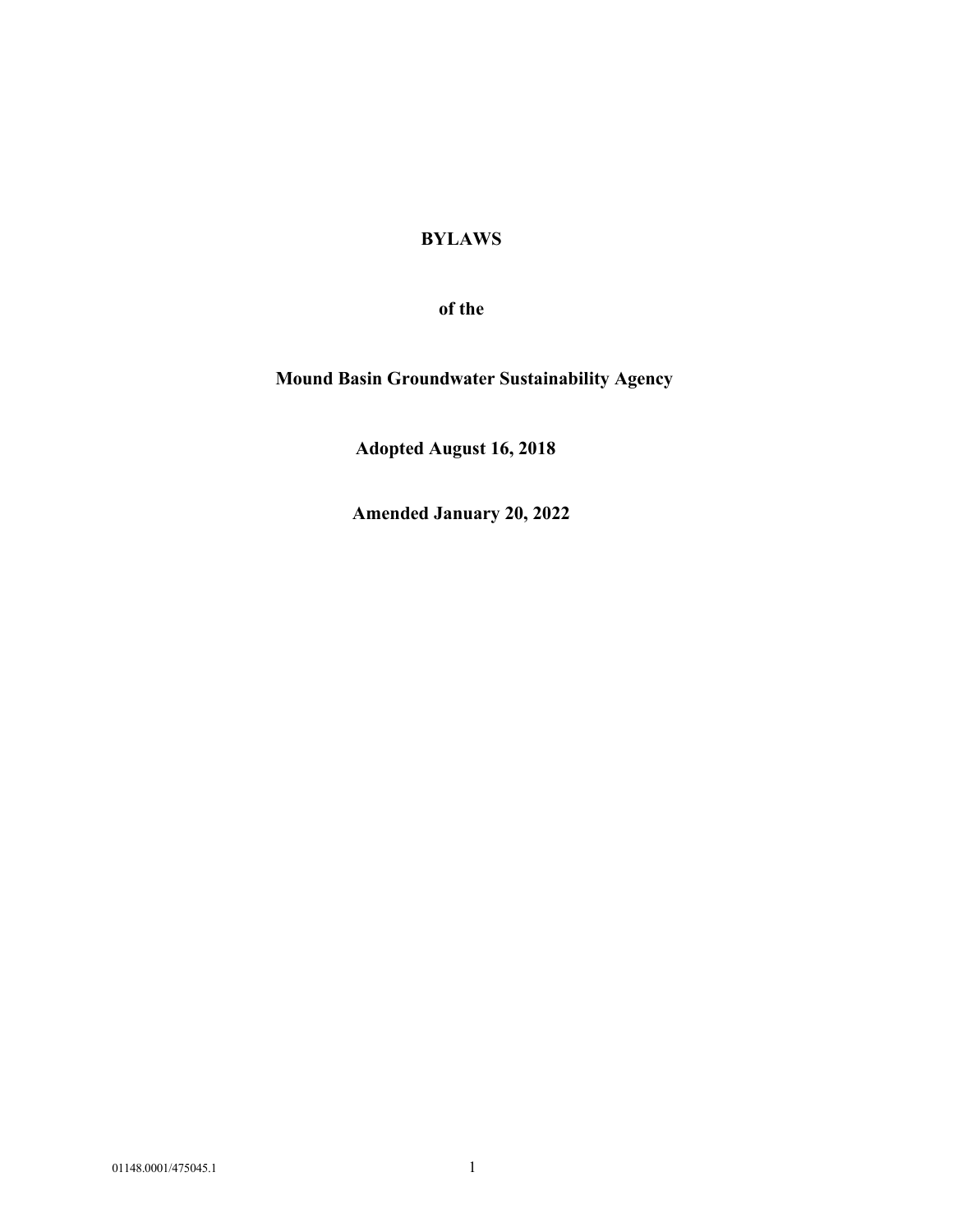# Contents

| 1.1<br>1.2<br>1.3                             |  |  |  |
|-----------------------------------------------|--|--|--|
|                                               |  |  |  |
| 2.1<br>2.2<br>2.3<br>2.4<br>2.5               |  |  |  |
|                                               |  |  |  |
| 3.1<br>3.2<br>3.3<br>3.4<br>3.5               |  |  |  |
|                                               |  |  |  |
| 4.1<br>4.2<br>4.3<br>4.4<br>4.5<br>4.6<br>4.7 |  |  |  |
|                                               |  |  |  |
|                                               |  |  |  |
| 6.1<br>6.2                                    |  |  |  |
|                                               |  |  |  |
| 7.1<br>7.2                                    |  |  |  |
|                                               |  |  |  |
|                                               |  |  |  |
|                                               |  |  |  |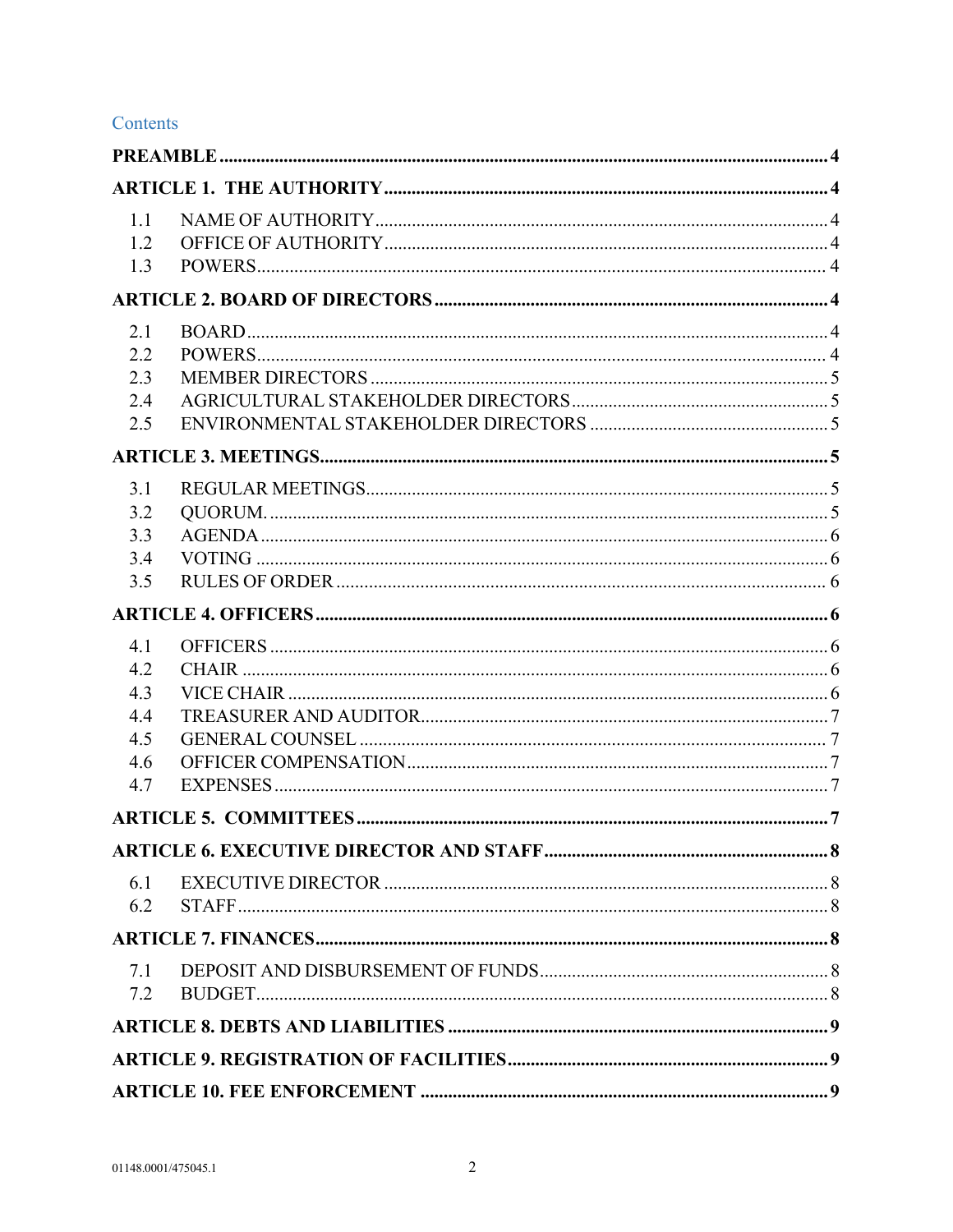| 11.1                                                           |                                                       |  |  |  |
|----------------------------------------------------------------|-------------------------------------------------------|--|--|--|
| 11.2                                                           |                                                       |  |  |  |
| 11.3                                                           |                                                       |  |  |  |
| 11.4                                                           | MAINTENANCE AND INSPECTION OF AGREEMENT AND BYLAWS 10 |  |  |  |
| 11.5                                                           |                                                       |  |  |  |
| <b>ARTICLE 12. CODE OF ETHICS AND CONFLICTS OF INTEREST 10</b> |                                                       |  |  |  |
| 12.1                                                           |                                                       |  |  |  |
| 12.2                                                           |                                                       |  |  |  |
| 12.3                                                           |                                                       |  |  |  |
| 12.4                                                           |                                                       |  |  |  |
| 12.5                                                           |                                                       |  |  |  |
| 12.6                                                           |                                                       |  |  |  |
| 12.7                                                           |                                                       |  |  |  |
| 12.8                                                           |                                                       |  |  |  |
| 12.9                                                           |                                                       |  |  |  |
| 12.10                                                          |                                                       |  |  |  |
| 12.11                                                          |                                                       |  |  |  |
|                                                                |                                                       |  |  |  |
|                                                                |                                                       |  |  |  |
| 14.1                                                           |                                                       |  |  |  |
| 14.2                                                           |                                                       |  |  |  |
| 14.3                                                           |                                                       |  |  |  |
| 14.4                                                           |                                                       |  |  |  |
| 14.5                                                           |                                                       |  |  |  |
|                                                                |                                                       |  |  |  |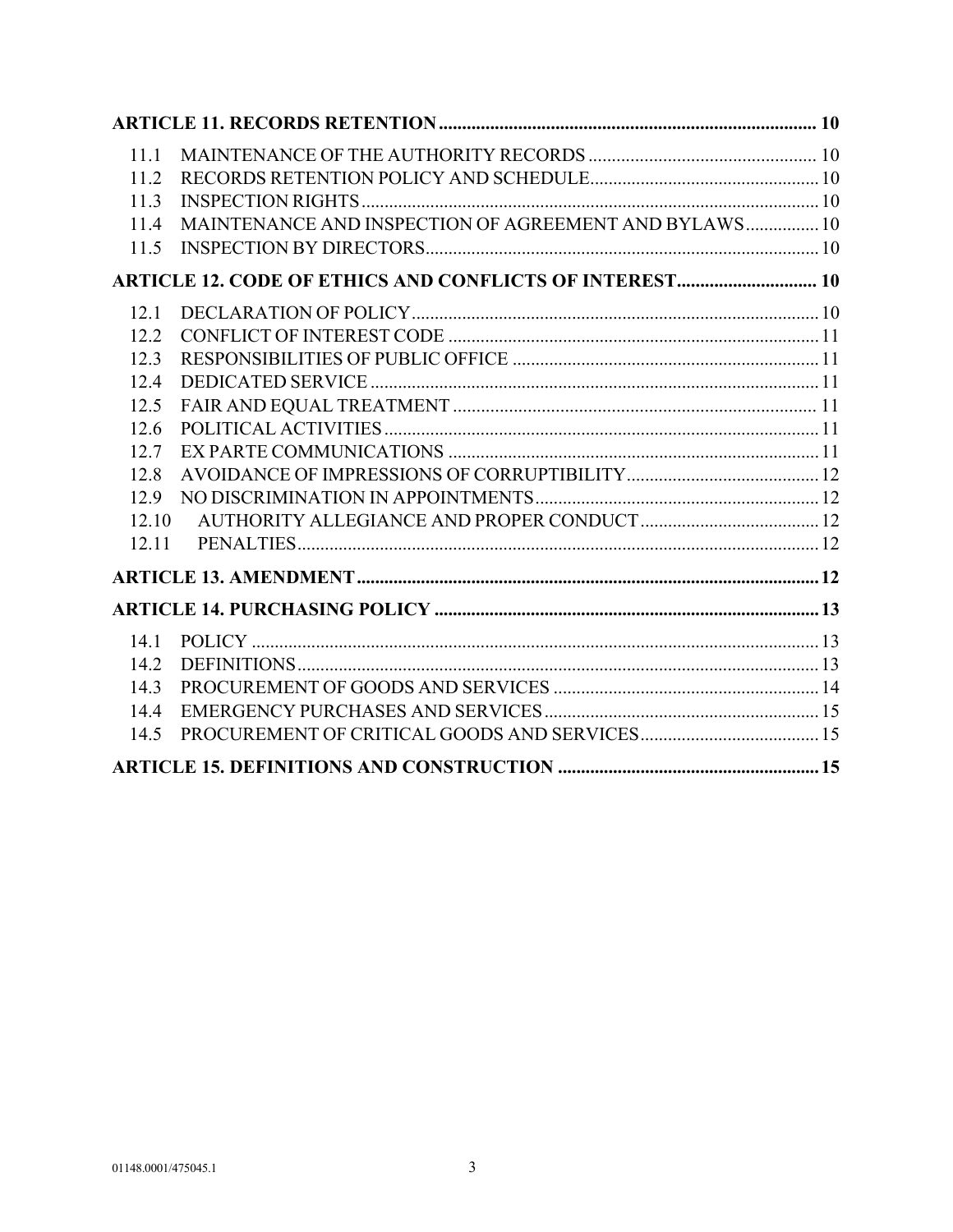#### **PREAMBLE**

These Bylaws are adopted and effective as of **[DATE]**, pursuant to the Joint Exercise of Powers Agreement of the Mound Basin Groundwater Sustainability Agency of June 2017 (the "Agreement" or "JPA") by and among the City of San Buenaventura, County of Ventura, and United Water Conservation District ("Members").

#### **ARTICLE 1. THE AUTHORITY**

1.1 NAME OF AUTHORITY. The name of the Authority created by the Agreement shall be the MOUND BASIN GROUNDWATER SUSTAINABILITY AGENCY ("Authority"). JPA, Preamble.

1.2 OFFICE OF AUTHORITY. The principal office of the Authority shall be [**ADDRESS]**, or at such other location as the Board may designate by resolution. JPA, 7.3.

1.3 POWERS. The powers of the Authority are vested in the governing board who reserve unto themselves the right to delegate by resolution such powers as are appropriate and permissible by law. JPA, Art. 4. The governing board ("Board" or "Board of Directors") consists of: one (1) Member Director appointed by the City Council of the City of San Buenaventura who is a member of the City Council of San Buenaventura or a representative; one (1) Member Director appointed by the County of Ventura Board of Supervisors, who is a Supervisor or representative; one (1) Member Director appointed by the Board of Directors for United Water Conservation District, who is a member of United Water Conservation District's Board of Directors or a representative; one (1) Agricultural Stakeholder Director; and one (1) Environmental Stakeholder Director, to be nominated by the environmental organizations outlined in the Article 6.3.5 of the Agreement and unanimously selected by the Member Directors. JPA, 6.3.1-3.5.

### **ARTICLE 2. BOARD OF DIRECTORS**

2.1 BOARD. The Authority shall be governed by a Board of Directors ("Board of Directors" or "Board"). The Board shall consist of five (5) Directors comprised of representatives who shall be appointed in the manner set forth in Article 6 of the Agreement. JPA, 6.1, 6.3.

2.2 POWERS. The business and affairs of the Authority, and all of the powers of the Authority, including without limitation all powers set forth in Article 4 of the Agreement, are reserved to, and shall be exercised by and through the Board of Directors, except as may be expressly delegated to the Executive Director pursuant to the Bylaws, or by specific action of the Board of Directors.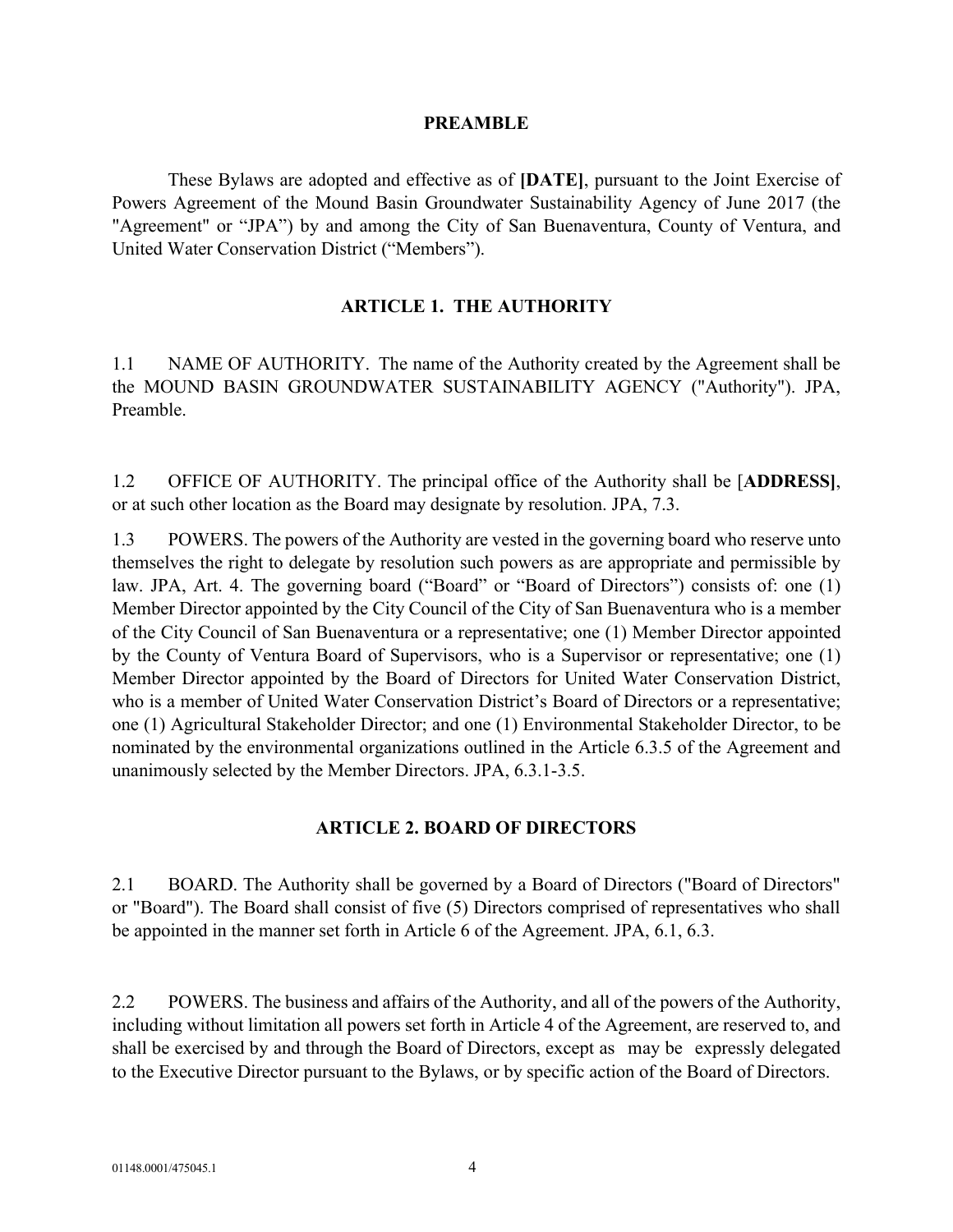#### 2.3 MEMBER DIRECTORS.

2.3.1 Terms, Removal and Vacancies. Member Directors will be appointed to serve for a term of two (2) years, except as set forth in Section 6.4 of the Joint Exercise of Powers Agreement. A Member Director may be removed during his or her term or reappointed for multiple terms at the pleasure of the Member's governing agency. The Member Director shall cease to be a Director when he or she is no longer a member of their governing Agency's board or ceases to be an employee of the Member. JPA, 6.5. No individual Member Director may be removed in any other manner, including by affirmative vote of the other Directors. A Member Director vacancy shall occur when a Director resigns, at the end of the Director's term, or when he or she is removed by his or her appointing governing body. Upon the vacancy of a Member Director, the seat shall remain open and vacant until a replacement Director is appointed as set forth in Section 6.3 of the Joint Exercise of Powers Agreement. Members shall submit any changes in Director positions to the Executive Director by written notice signed by an authorized representative of the Member. The written notice shall include a resolution of the governing body of the Member directing such change in the Director position. JPA, 6.5.

## 2.4 AGRICULTURAL STAKEHOLDER DIRECTOR

2.4.1 Terms, Removal and Vacancies. The term for the Agricultural Stakeholder Director shall be one (1) year. A vacancy of an Agricultural Stakeholder Director's seat shall occur upon a Director's resignation or at the end of the Director's term. JPA, 6.5. Upon the vacancy of the Agricultural Stakeholder Director, the seat shall remain vacant until a replacement Director is appointed as set forth in Section 6.3 of the Joint Exercise of Powers Agreement. JPA, 6.5.

# 2.5 ENVIRONMENTAL STAKEHOLDER DIRECTORS

2.5.1 Terms, Removal and Vacancies. The term for the Environmental Stakeholder Director shall be one (1) year. JPA, 6.4. A vacancy of an Environmental Stakeholder Director's seat shall occur upon a Director's resignation or at the end of the Director's term. JPA, 6.5. Upon the vacancy of the Environmental Director, the seat shall remain vacant until a replacement Director is appointed as set forth in Section 6.3 of the Joint Exercise of Powers Agreement. JPA, 6.5.

# **ARTICLE 3. MEETINGS**

3.1 REGULAR MEETINGS. The regular meetings of the Authority shall be held at least quarterly on a date and time which the Authority may designate as determined by the Board. The Board will set the time and place of meetings in accordance with Government Code Section 54954. JPA, 8.2.

3.2 QUORUM. A majority of the Directors of the Board shall constitute a quorum for the purpose of conducting Authority business, exercising Authority powers, and for all other purposes. However, a smaller number may adjourn from time-to-time until the quorum is obtained. JPA, 9.1.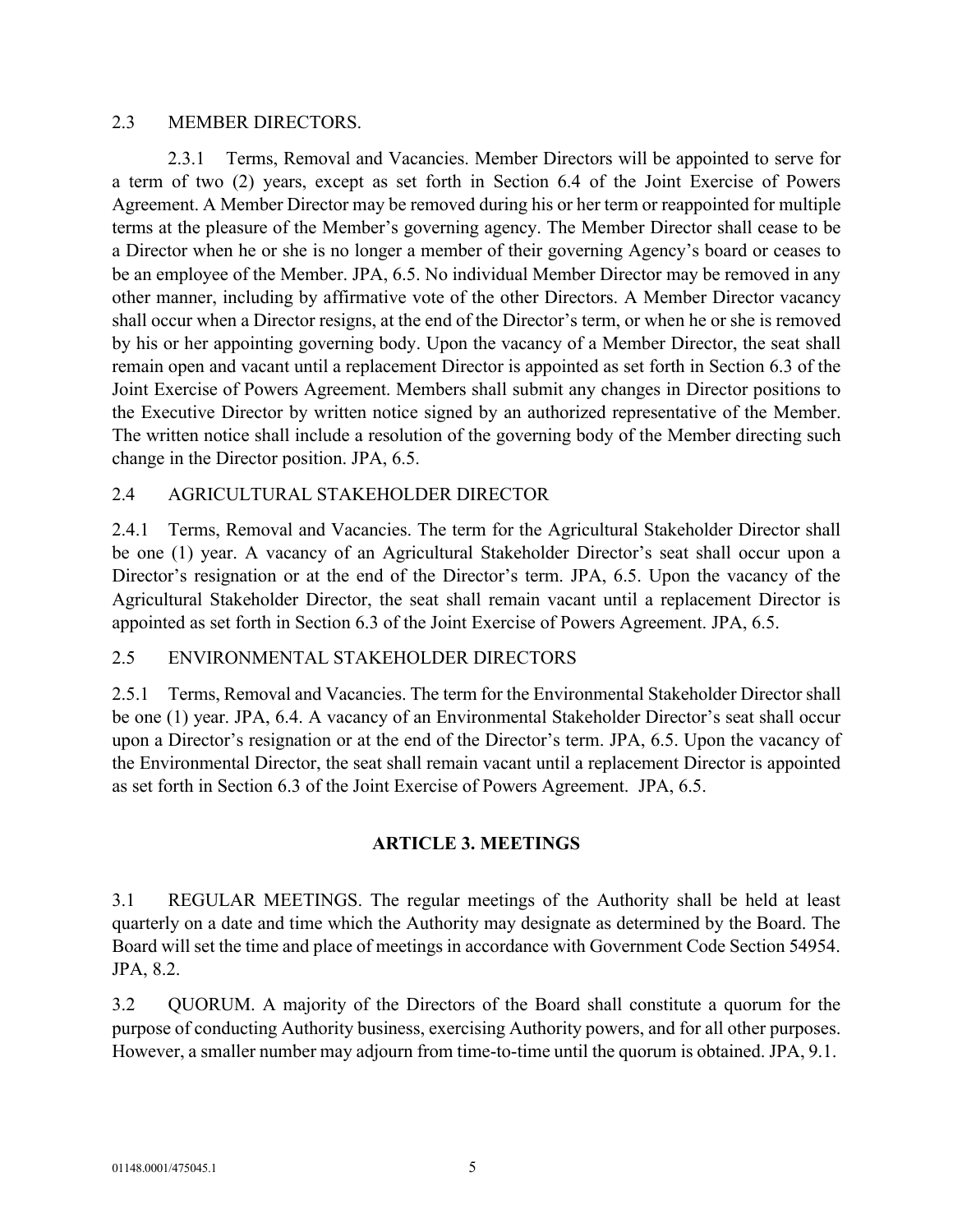3.3 AGENDA. Authority staff shall prepare the agenda. At least seventy-two hours before a regular meeting, or at least twenty-four hours prior to a special meeting, the Board Secretary shall post an agenda containing a brief, general description of each item of business to be transacted or discussed at the meeting, including the items to be discussed in closed session. The posting shall be freely accessible to the public. The agenda shall include the opportunity for the public to address the Board prior to taking action on any matter. The agenda for regular and adjourned regular meetings shall include the opportunity for the public to address the Board on matters within the jurisdiction of the Authority but not on the agenda. During public comment, a Director may request a matter be included on the agenda for a future meeting. Authority staff shall arrange for the matter to be placed on a future agenda as promptly as feasible. No action shall be taken on matters not shown on the posted agenda, except that Directors may briefly respond to statements made or questions posed during public comment; respond to a request for clarification; provide a reference to staff or other resources for factual information; request staff to report back to the Board at a subsequent meeting or direct staff to place a matter of business on a future agenda. The Board may add matters to the agenda upon a majority finding that an emergency exists or upon at least a twothirds vote finding there is a need to take immediate action and the need for action came to the attention of the Authority subsequent to the posting of the agenda.

3.4 VOTING. Voting by the Board of Directors shall be made on the basis of one vote for each Director. All decisions of the Board shall require the affirmative vote of a minimum of three (3) Directors, except for the matters specified in Article 9.3 of the JPA which require special voting. JPA, 9.3.

3.5 RULES OF ORDER. All rules of order not otherwise provided for in the Bylaws shall be determined, to the extent practicable, in accordance with "Rosenberg's Rules of Order", provided, however, that no action shall be invalidated, or its legality otherwise affected by the failure or omission to observe or follow "Rosenberg's Rules of Order."

# **ARTICLE 4. OFFICERS**

4.1 OFFICERS. The officers of the Authority shall consist of a Chair, a Vice Chair/Secretary, and a Treasurer. JPA, 7.1. Officers shall be elected annually by, and serve at the pleasure of, the Board of Directors. Officers shall be elected at the first Board meeting, and thereafter at the first Board meeting following January 1st of each year. JPA, 7.2.4.2 CHAIR. The Chair shall preside at meetings of the Authority. The Chair shall sign contracts, deeds, and other instruments made by the Authority.

4.3 VICE CHAIR. The Vice Chair shall perform the duties of the Chair in the absence or incapacity of the Chair. JPA, 7.1. The Vice Chair shall also act as Secretary and shall keep the administrative records of the Authority, act as secretary at meetings of the Authority, record all votes, and keep a record of the proceedings of the Authority to be kept for such purpose, and perform all duties incident to the Secretary's office. The Secretary shall maintain a record of all official proceedings of the board.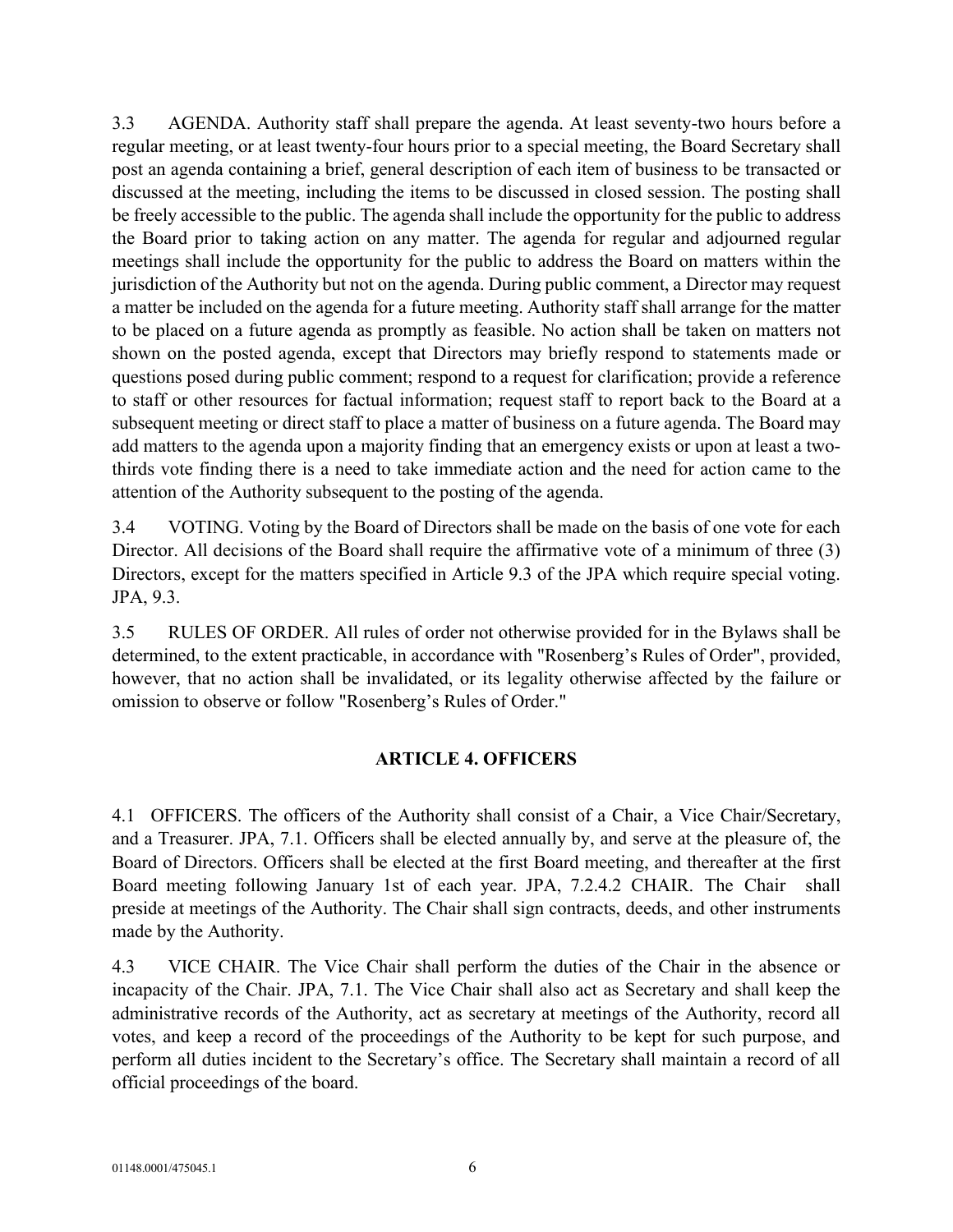4.4 TREASURER AND AUDITOR. The Treasurer and Auditor shall be appointed in the manner, and shall perform those functions required by Government Code Sections 6505, 6505.5, and all other applicable laws and regulations, including any subsequent amendments thereto. The Treasurer shall be bonded in accordance with the provisions of section 6505.1. JPA, 13.3.

4.5 GENERAL COUNSEL. The General Counsel shall be the chief legal officer of the Authority. The General Counsel shall give advice or opinions in writing to the Chairman or other Authority officers and shall prepare proposed resolutions, laws, rules, contracts, and other legal documents for the Authority when requested to do so by the Authority. The General Counsel shall attend to all lawsuits and other matters to which the Authority is a part or in which the Authority may be legally interested and do such other things pertaining to the General Counsel's office as the Authority may request.

4.6 OFFICER COMPENSATION. The officers of the Authority shall receive such compensation as the Authority prescribes and in addition, shall receive their actual and necessary expenses, including traveling expenses incurred in the discharge of their duties.

4.7 EXPENSES. If previously approved by the Board, a Director shall receive actual, reasonable, and necessary reimbursement for travel, meals, lodging, registration, and similar expenses incurred on Authority business. The reimbursement rates for lodging shall not exceed the posted rates for a trade conference, but if a lodging at the posted rates is not available, the reimbursement rate shall be comparable to the posted rates. For travel of 250 miles or less, Directors shall be reimbursed at the IRS rate. For travel over 250 miles, Directors shall be reimbursed at the lowest available rate for public air transportation, as determined by the Administrator, or actual cost, whichever is less. As used herein, "transportation" includes travel to and from terminals. Automobile rental expenses shall be approved in advance. Reimbursement for meals, other than alcoholic beverages, shall be at the rate established by the IRS or actual reasonable cost not to exceed \$60 per day. Directors may declare the amount of the meal under penalty of perjury in lieu of receipts if the amount is less than the IRS rate. Claims for expense reimbursement shall be submitted to the Administrator of the Board on forms provided by the Authority within 30-days after the expense has been incurred. The Administrator shall determine whether the claim satisfies the requirements of this section and if the claim is denied, the claimant may appeal to the Board.

# **ARTICLE 5. COMMITTEES**

5.1 Pursuant to Article 12 of the Agreement, the Board of Directors may from time to time appoint one or more advisory committees or establish standing or ad hoc committees to assist in carrying out the purposes and objectives of the Authority. The Board shall determine the purpose and need for such committees and the necessary qualifications for individuals appointed to them. Each standing or ad hoc committee shall include a Director as the chair thereof. Other members of each committee may be composed of those individuals approved by the Board of Directors for participation on the committee. However, no committee or participant on such committee shall have any authority to act on behalf of the Authority. Permanent Committees will be given a specific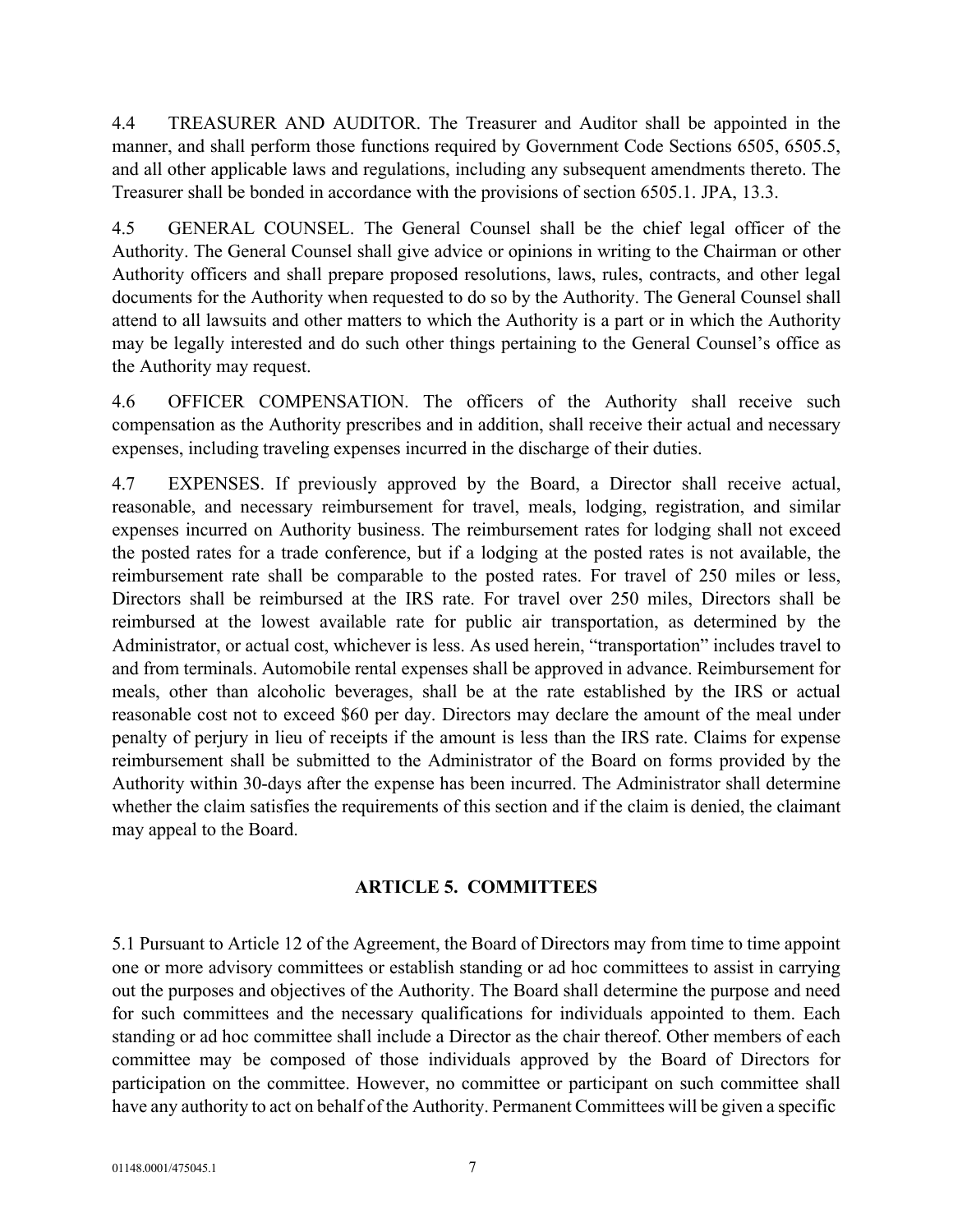role and, regardless of the number of Directors appointed, shall be subject to compliance with the Brown Act. All Committees will provide regular updates to the full Board about their activities and the progress of their work.

### **ARTICLE 6. EXECUTIVE DIRECTOR AND STAFF**

6.1 EXECUTIVE DIRECTOR. The Board of Directors may appoint an Executive Director, who may be, though need not be an officer, employee, or representative of one of the Members. The Executive Director shall have general supervision over the administration of Authority business and affairs, subject to the direction of the Authority. The Executive Director shall have the powers designated by the Board, and may execute contracts, deeds, and other documents and instruments as authorized by the Authority. The Executive Director's compensation, if any, shall be determined by the Board of Directors. JPA, 10.1-10.2.

6.2 STAFF. The Executive Director may employ such additional full-time and/or part-time employees, assistants, and independent contractors who may be necessary from time to time to accomplish the purposes of the Authority, subject to the approval of the Board of Directors. JPA, 10.4.

## **ARTICLE 7. FINANCES**

7.1 DEPOSIT AND DISBURSEMENT OF FUNDS. All funds of the Authority shall be deposited in one or more depository accounts as may be designated by the Board. Such accounts shall be independent of any account owned by or exclusively controlled by any of the Members. No disbursements of such funds shall be made unless the same shall have been approved in the annual operating budget, or otherwise specifically approved by the Board. Following the review of warrants by the Executive Director, any two Officers shall have the authority to approve the reviewed warrants. All approved warrants shall be presented in a financial summary report to the Board during its next regular meeting.

7.2 BUDGET. The Authority shall operate pursuant to an operating budget to be adopted prior to the beginning of each new fiscal year. JPA, 14.1. The Agency shall endeavor to operate each year pursuant to an annually balanced budget so that projected annual expenses do not exceed projected annual revenues. Budget adjustments to the annual budget shall be reviewed and acted upon by the Board at a regularly scheduled Board meeting occurring after January 1 of each calendar year. The Board may take action to amend the budget at other times if circumstances require more immediate action.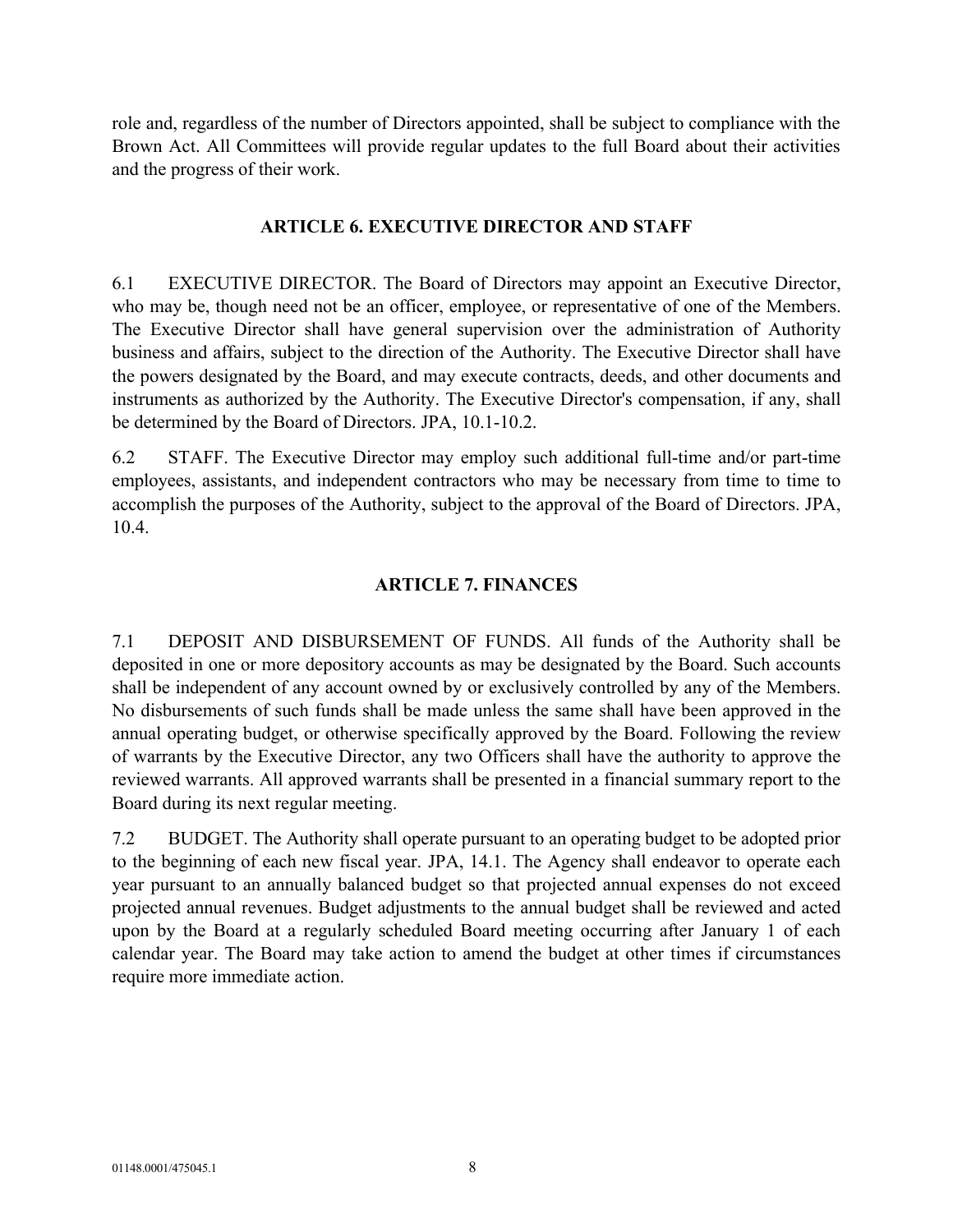### **ARTICLE 8. DEBTS AND LIABILITIES**

8.1 The debts, liabilities, and obligations of the Authority are not and will not be the debts, liabilities, or obligations of any or all of the Members. JPA, 15.1. However, nothing in this Article or in the Agreement prevents, or impairs the ability of, a Member or Members, from agreeing, in a separate agreement, to be jointly and/or severally liable, in whole or in part, for any debt, obligation, or liability of the Authority, including but not limited to, any bond or other debt instrument issued by the Authority.

# **ARTICLE 9. REGISTRATION OF FACILITIES**

9.1 The Authority may require registration of all groundwater extraction facilities within its management area pursuant to Wat. Code, § 10725.6. The Authority shall keep a register of wells drilled within its management area. It shall be the policy of the Authority to have a standing request with the County of Ventura to be notified of any application or plan for a well or groundwater extraction facility within the Authority's jurisdiction.

# **ARTICLE 10. FEE ENFORCEMENT**

10.1 Fee Enforcement is based on Wat. Code, § 10730.6:

(a) Groundwater fees will be due and payable to the Authority semi-annually by the Owner or Operator. If the Owner or Operator fails to pay a groundwater fee within thirty (30) days of it becoming due, the Owner or Operator shall be liable to the Authority for interest at the rate of one (1) percent per month on the delinquent amount of the groundwater fee and a ten (10) percent penalty.

(b) In the event of an overpayment of groundwater fees and charges by the Owner or Operator, unless the payor requests a refund, the Agency shall apply the overpaid amount to the Owner or Operator's next billing statement or payment cycle.

(c) Should the Authority decide not to bring suit, the Authority may collect any delinquent groundwater charge and any civil penalties and interest on the delinquent groundwater charge pursuant to the laws applicable to United Water Conservation District, County of Ventura, and City of Buenaventura. Collection shall be in the same manner as it would be applicable to the collection of delinquent assessments, water charges, or tolls.

(d) Additionally, the Authority may, after a public hearing, order an Owner or Operator to cease extraction of groundwater until all delinquent fees are paid. The Authority shall give notice to the Owner or Operator by certified mail at least fifteen (15) days in advance of the public hearing.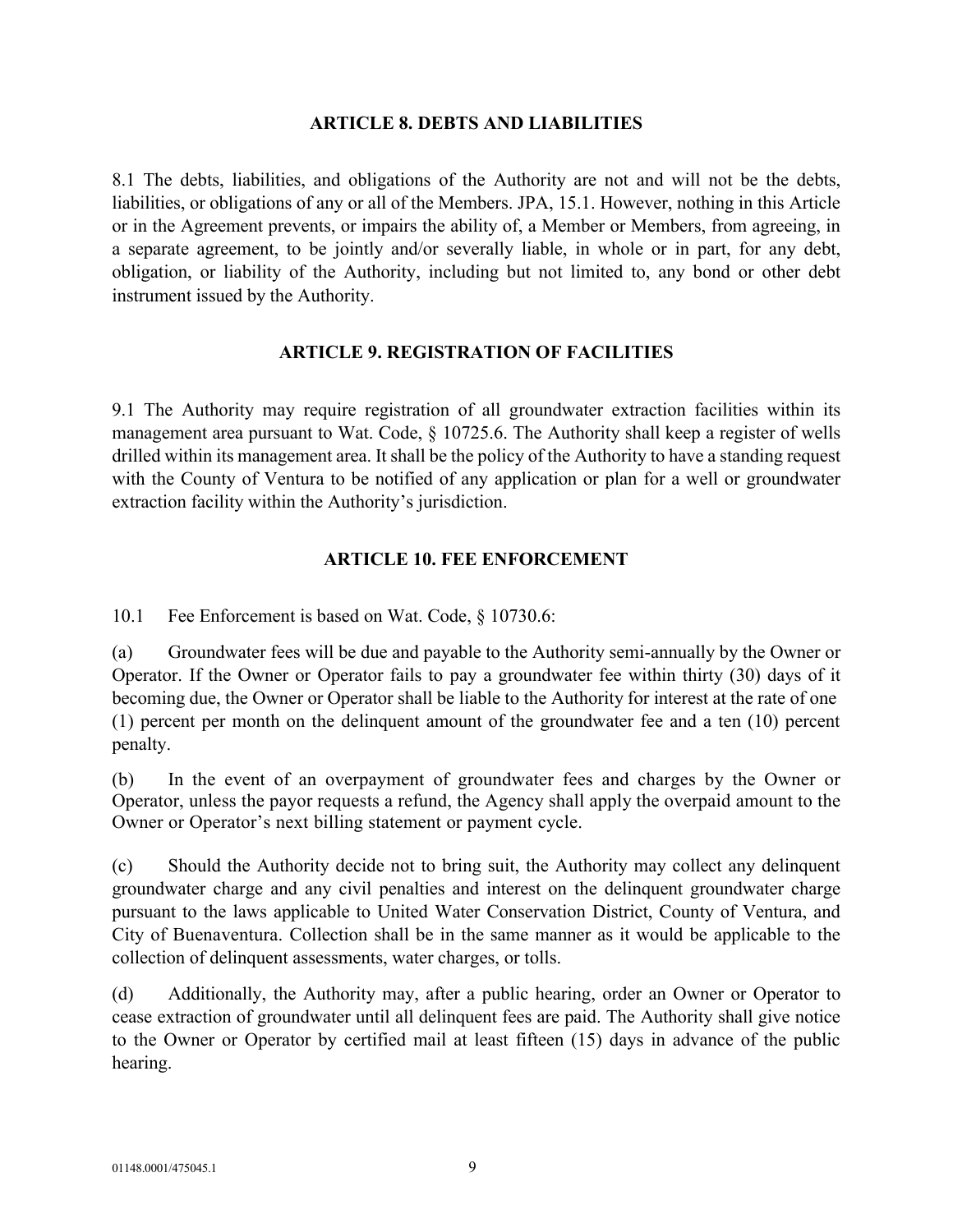(e) All remedies specified in this section for collecting and enforcing fees are cumulative and may be pursued alternatively or may be used consecutively as determined by the Authority's Board of Directors.

(f) By an affirmative vote of three (3) Directors, the Authority may, in its sole discretion, waive any interest payments, penalties, or overdue fees.

# **ARTICLE 11. RECORDS RETENTION**

11.1 MAINTENANCE OF THE AUTHORITY RECORDS. The Authority will keep:

(a) All public records, as defined in Cal. Gov. Code Section 6252.

(b) All such records will be kept at the Authority's principal office.

11.2 RECORDS RETENTION POLICY AND SCHEDULE. By December 31, 2018, the Board will review and adopt a Records Retention Policy and Schedule that specifies the retention period of different categories of materials. Implementation of this Policy will be the responsibility of Authority staff.

11.3 INSPECTION RIGHTS.

(a) Any member may inspect the accounting books and records and minutes of the proceedings of the Board and committees of the Board, at any reasonable time, for a purpose reasonably related to such person's interest.

(b) Any inspection and copying under this Section may be made in person or by an agent or attorney or the entity entitled thereto and the right of inspection includes the right to copy.

11.4 MAINTENANCE AND INSPECTION OF AGREEMENT AND BYLAWS. The Authority will keep at its principal executive office the original or copy of the Agreement and these Bylaws as amended to date, which will be open to inspection by the Authority or any Member at all reasonable times during office hours.11.5 INSPECTION BY DIRECTORS. Every Director has the absolute right at any reasonable time to inspect all non-confidential books, records, and documents of every kind and the physical properties of the Authority. This inspection by a Director may be made in person or by an agent or attorney, and the right of inspection includes the right to copy and make extracts of documents.

# **ARTICLE 12. CODE OF ETHICS AND CONFLICTS OF INTEREST**

12.1 DECLARATION OF POLICY. The proper operation of democratic government requires that public officials and employees be independent, impartial and responsible to the people; that government decisions and policy be made in the proper channels of the governmental structure; that public office not be used for personal gain; and the public have confidence in the integrity of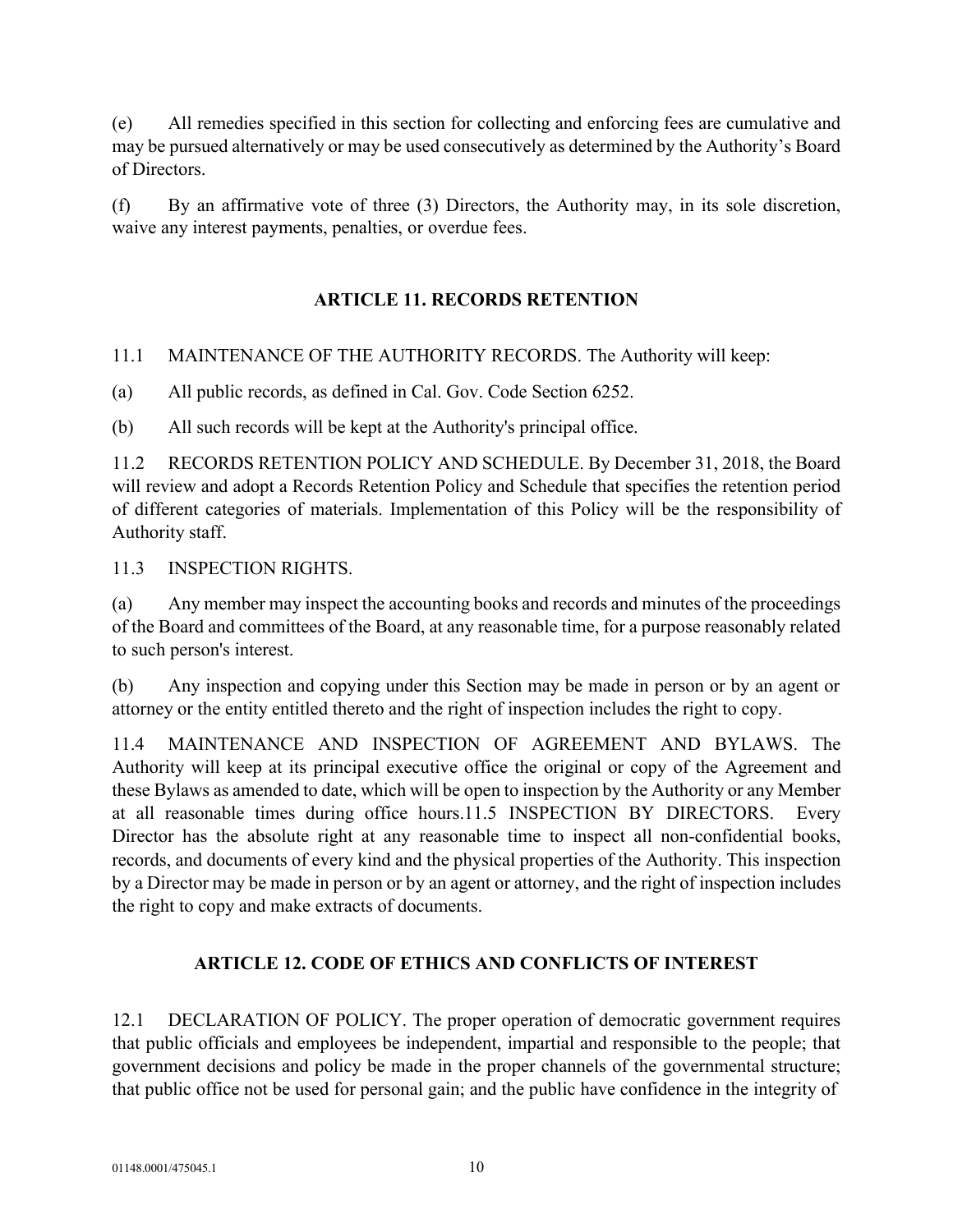its government. In recognition of these goals, there is hereby established a Code of Ethics for all officers and employees, whether elected or appointed, paid or unpaid. This Article establishes ethical standards of conduct for Authority officers and employees by setting forth those acts or actions that are incompatible with the best interests of the Authority and by directing the officers' disclosure of private financial or other interests in matters affecting the Authority.

12.2 CONFLICT OF INTEREST CODE. The Political Reform Act (Government Code Section 81000, et seq.) requires state and local government agencies to adopt and promulgate conflict of interest codes. Pursuant to this, the Authority adopted and promulgated a Resolution which constitutes the Conflict of Interest Code for the Authority, and sets forth designations of officials and employees, and establishes economic disclosure categories. The Authority will review its Conflict of Interest Code every other year as required by the Political Reform Act.

12.3 RESPONSIBILITIES OF PUBLIC OFFICE. Public officials and employees are agents of public purpose and hold office for the benefit of the public. They are bound to uphold the United States and State Constitution and to carry out impartially the laws of the nation, State, and the Authority, thus to foster respect for all governments. They are bound to observe, in their official acts, the highest standards of performance and to discharge faithfully the duties of their office, regardless of personal considerations. Recognizing that the public interests must be their primary concern, their conduct in both their official and private affairs should be above reproach.

12.4 DEDICATED SERVICE. Officers and employees owe a duty of loyalty to the political objectives expressed by the electorate and the programs developed by the Board to attain those objectives. Appointive officers and employees should adhere to the rules of work and performance established as the standards for their positions by the appropriate Authority. Officers and employees should not exceed their Authority or breach the law, or ask others to do so, and owe a duty to cooperate fully with other public officers and employees unless prohibited from so doing by law or by the officially recognized confidentiality of their work.

12.5 FAIR AND EQUAL TREATMENT. Officers and employees shall not request or permit the use of Authority-owned vehicles, equipment, materials, or property for personal convenience or profit, except when such services are available to the public generally or are provided for the use of such officer or employee in the conduct of official business. Officers and employees shall not grant special consideration, treatment or advantage to a member of the public beyond what is available to every other member of the public.

12.6 POLITICAL ACTIVITIES. Officers and employees shall not solicit or participate in soliciting assessment; subscription of contribution to a political party during working hours on property owned by the Authority and shall conform to Government Code Sections 3202 and 3203. Officers and employees shall not promise appointment to a position with the Authority.

12.7 EX PARTE COMMUNICATIONS. Any written communication received by an officer or employee relating to a matter to be discussed by the Authority Board shall be made part of the record of decision. A communication concerning only the status of a pending matter shall not be regarded as an ex parte communication.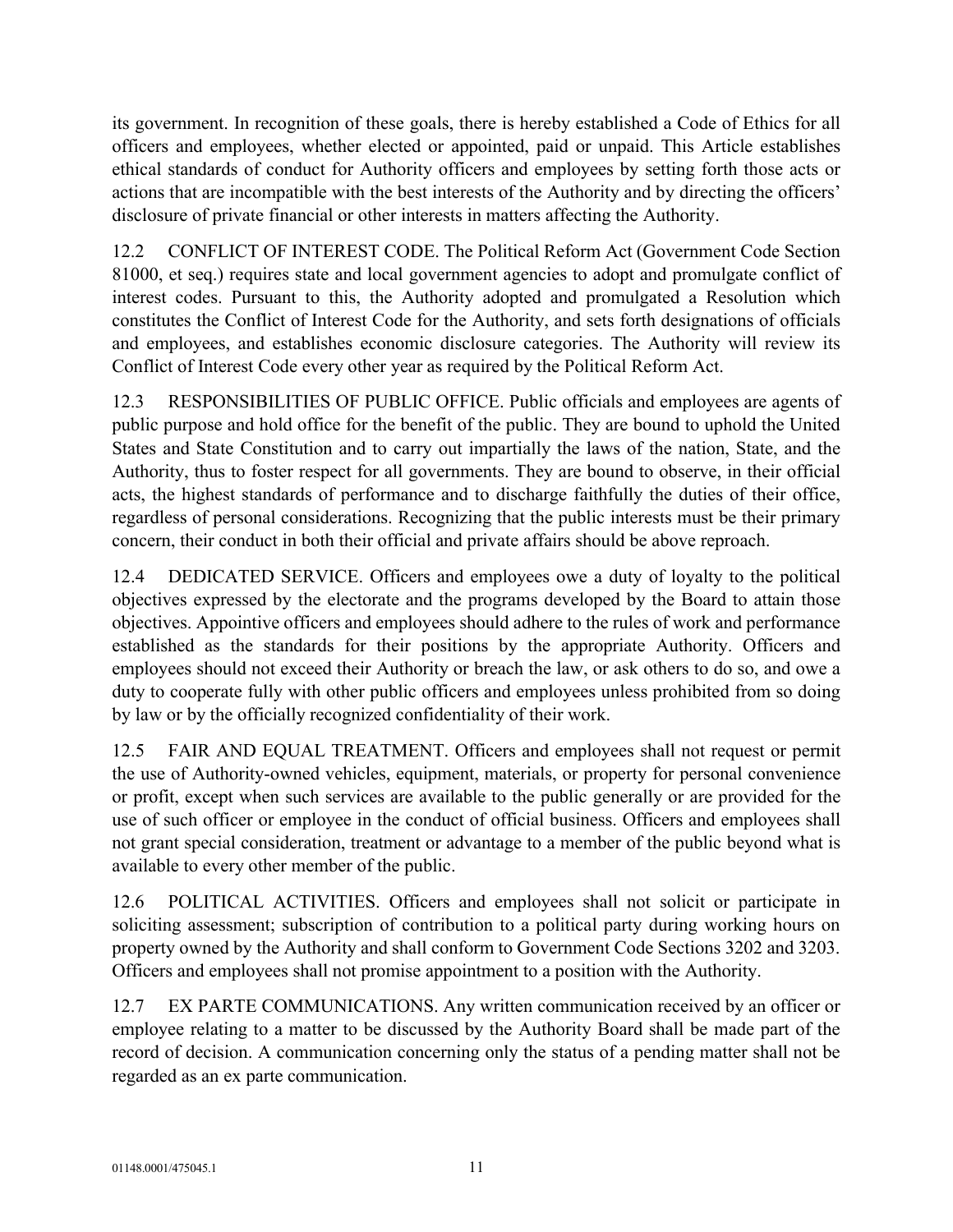12.8 AVOIDANCE OF IMPRESSIONS OF CORRUPTIBILITY. Officers and employees shall conduct their official and private affairs so as not to give a reasonable basis for the impression that they can be improperly influenced in performance of public duties. Officers and employees should maintain public confidence in their performance of the public trust in the Authority. They should not be a source of embarrassment to the Authority and should avoid even the appearance of conflict between their public duties and private interests.

12.9 NO DISCRIMINATION IN APPOINTMENTS. No person shall be appointed to, removed from, or in any way favored or discriminated against with respect to any appointive administrative office because of such person's race, color, age, religion, gender identification, national origin, political opinions, affiliations, or functional limitation as defined by applicable State or federal laws, if otherwise qualified for the position or office. This provision shall not be construed to impair administrative discretion in determining the requirements of a position or in a job assignment of a person holding such a position, subject to review by the Board.

12.10 AUTHORITY ALLEGIANCE AND PROPER CONDUCT. Officers and employees shall not engage in or accept any private employment, or render services for private interest, when such employment or service is incompatible with proper discharge of official duties or would tend to impair independence or judgment or action in the performance of those duties. Officers and employees shall not disclose confidential information concerning the property, government, or affairs of the Authority and shall not use confidential information for personal financial gain. Officers and employees shall not accept a gift in excess of limits established by state law. Officers and employees shall not accept any gift contingent upon a specific action by the Board. Officers and employees shall not appear on behalf of business or private interests of another before the Board where such appearance would create a potential of having to abstain from officers participating on that matter or be incompatible with official duties. Officers and employees shall not represent a private interest of another person or entity in any action or proceeding against the interest of the Authority in any litigation to which the Authority is a party. A Director may appear before the Authority on behalf of constituents in the course of duties as a representative of the electorate or in the performance of public or civic obligations.

12.11 PENALTIES. In addition to any other penalties or remedies provided by law, violation of this Article shall constitute a cause for suspension, removal from office or employment or other disciplinary action after notice and hearing conducted by the appropriate appointing Member or, in the case of the Board, an affirmative vote of four (4) Directors, or three (3) Directors in the event a Director is absent, conflicted or prohibited from voting pursuant to 9.3 of the JPA agreement.

# **ARTICLE 13. AMENDMENT**

13.1 These Bylaws may be amended from time to time by resolution of the Board duly adopted upon majority of the Board at a regular or special meeting of the Board, provided, however, that no such amendment shall be adopted unless at least thirty (30) days written notice thereof has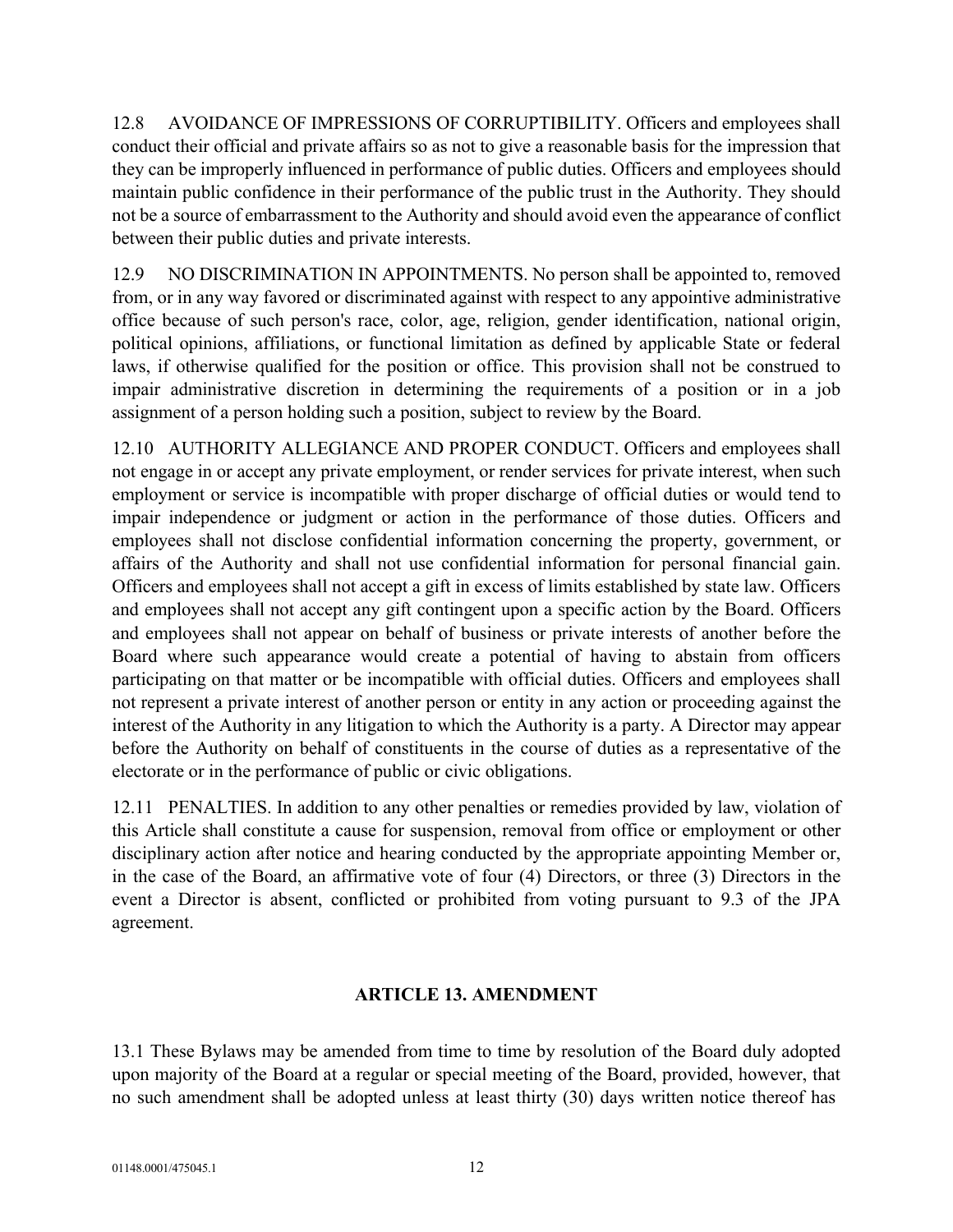previously been given to all members of the Board. Such notice shall identify the Article to be amended, the proposed amendment, and the reason for the proposed amendment. JPA, 11. The Board may, upon unanimous consent, waive the thirty (30) day written notice period.

#### **ARTICLE 14. PURCHASING POLICY**

14.1 POLICY. The Authority will procure Goods and Services in support of its administrative, operational and capital improvement requirements. It is the intent of the Authority to engage in procurements that ensure it will receive Goods and Services of the appropriate quantity, of a satisfactory level of quality, delivered in a timely manner, and at a price that represents the best value to the Authority, its Members, and other affected parties. Furthermore, it will employ procurement processes that are fair and equitable and will allow providers of Goods and Services the greatest opportunity to participate and compete for the Authority's procurement engagements.

#### 14.2 DEFINITIONS.

The following definitions shall apply to this Article:

- (a) Contract. A written document establishing terms and conditions between buyer and seller for the provision of Goods or Services, and includes Professional Service Agreements, General Service Agreements, and Purchase Orders.
- (b) Critical Repairs. Services performed on Agency facilities that are unplanned, unexpected and which are essential to the continued operation of the facilities, but do not rise to the level of "Emergency."
- (c) Formal Competitive Solicitation. The issuance of a written Request for Bids, proposals or quotations.
- (d) Goods. Refers to all types of tangible personal property including materials, supplies, and equipment.
- (e) Material Change. A change to essential terms in a contract including, not limited to, consideration, scope of Services, insurance and indemnity obligations, and assignment.
- (f) Informal Competitive Solicitation. A written request for a bid, proposal, or quotation in accordance with written terms and conditions included in the request.
- (g) Public Works Construction Agreement. Agreement for the erection, construction, alteration, repair, or improvement of any public structure, building, road, or other public improvement of any kind and awarded in compliance with competitive bidding statutes.
- (h) Requisition. A document generated by staff to identify and establish a requirement for, and request authorization of, the procurement of Goods and Services.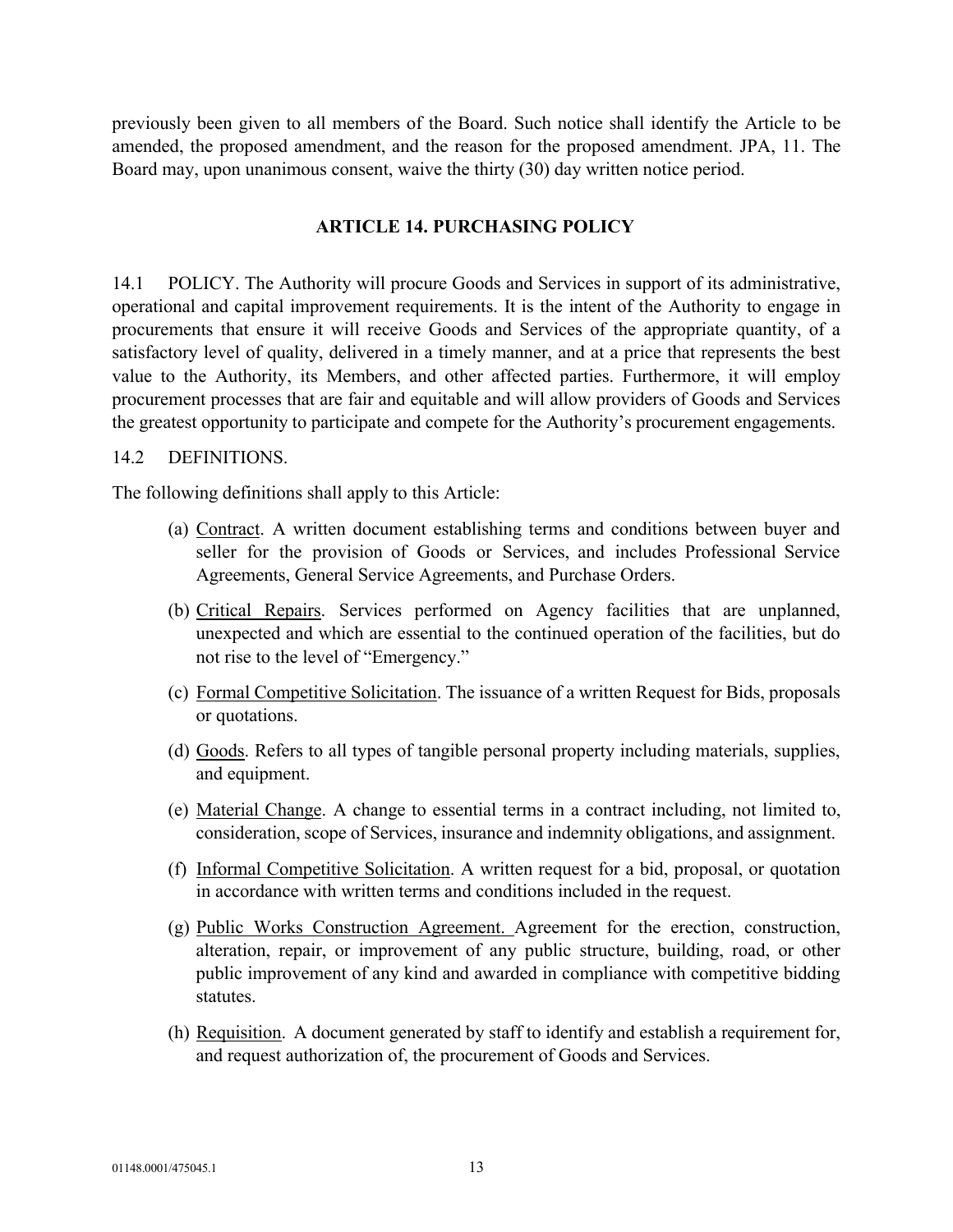(i) Service(s). The labor, intellectual property or other work product provided by a Contractor or Consultant that is not tangible personal property.

### 14.3 PROCUREMENT OF GOODS AND SERVICES.

- (a) Procurement Authority. Procurement authority shall be exercised and performed by the Board of Directors. This authority includes both the authority to approve procurements and the authority to commit the Agency to procurements. The Board of Directors may delegate certain authorities to the Agency's officers, management, and staff. These delegated authorities shall be exercised and performed in accordance with applicable federal, state, and local laws and the polices contained herein.
- (b) Procurement of Goods, Professional Services and Non-Professional Services. The Agency may procure Goods and Services as authorized below:
	- (1) Procurements of Goods, Professional Services and Non-Professional Services Less than \$500:
		- (i) The Executive Director may expend up to \$500 to purchase necessary supplies and equipment without secondary approval.
	- (2) Procurement of Goods, Professional Services and Non-Professional Services over \$500:
		- (i) Requires Board approval of a Purchase Order.
		- (ii) Signed by both the Board Chair and Treasurer.
	- (3) Amendments/ Change Orders / Revisions: Material Changes to a contract document require authorization. Approval and execution is subject to the thresholds established above and based on the final value of the Contract document after the change is incorporated.
- (c) Leasing of Goods. Leasing of Goods is subject to the same requirements established for the procurement of Goods, as defined in section (b).
- (d) Public Works. The procurement of Goods and Services for the construction of public works by the Agency shall be governed by California Public Contract Code sections 20640 et seq.
- (e) Amendments/ Change Orders/ Revisions: Material Changes to a Contract document require authorization. Approval and execution is subject to the thresholds established above and based on the final value of the Contract document after the change is incorporated. Change Orders within preapproved funding amounts require execution by the Board of Directors.